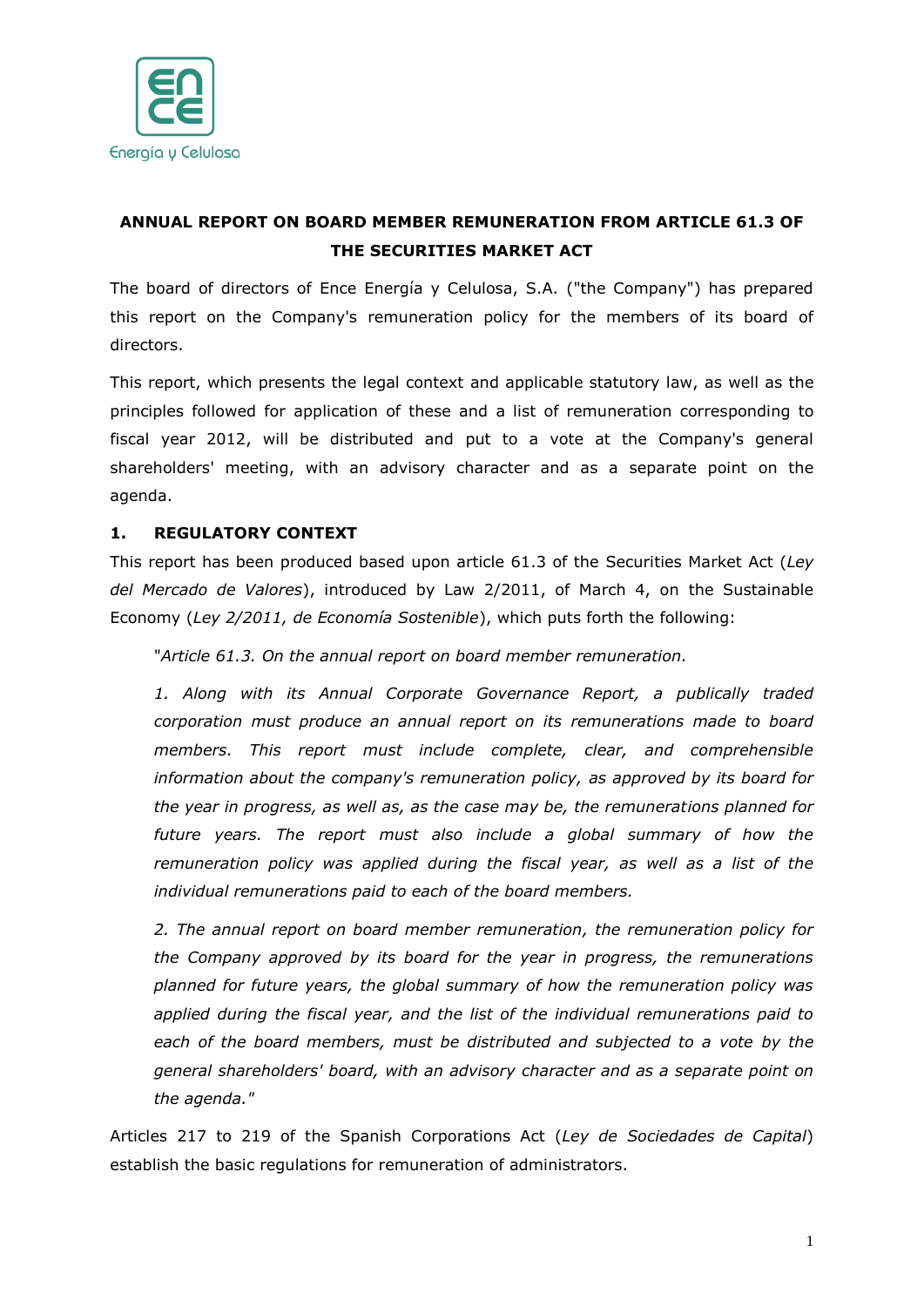

Remuneration to the Company's board members is also regulated by article 42 of the corporate bylaws, which state:

"*Article 42. Remuneration*

*1. The position of administrator is paid, through the concession of a specific periodic amount and through payments for attending the board of directors meetings and those of its commissions and committees. The amount of the remunerations that the Company may pay annually to its board members for these items must not exceed the amount determined for this purpose by the general shareholders, without prejudice to the contents of the following article 43.2. The amount thus determined will be maintained unless modified under a new agreement by the general board. Establishment of the exact amount to be paid within these limits, the distribution of remuneration among the various board members, and the periodicity of the payments made, must be determined by the board of directors.*

*2. Additionally, and independent of the remuneration discussed in the previous section, the administrators may also be paid through the awarding of shares or stock options, or through any other system of remuneration related to the value of the shares, whether these are shares in the Company itself or in other companies in its group. The application of these remuneration systems must be agreed upon by the general shareholders, in conformity with the provisions found in the Spanish Corporations Act.*

*3. The remuneration considered in this article must be compatible with and independent of the salaries, payments, indemnifications, pensions, or any other type of compensation, established either in general or individually for those members of the board of directors who maintain a common or special upper management or service provision labour relationship with the Company. Such relations must be compatible with a position as a member of the board of directors, without prejudice to the need for these remuneration items to be included in the annual report, under the terms established in the Spanish Corporations Act and all other applicable provisions."*

Also, article 28 on regulation of the Company's board of directors indicates the following: *"Article 28. Remuneration for the Board Members.*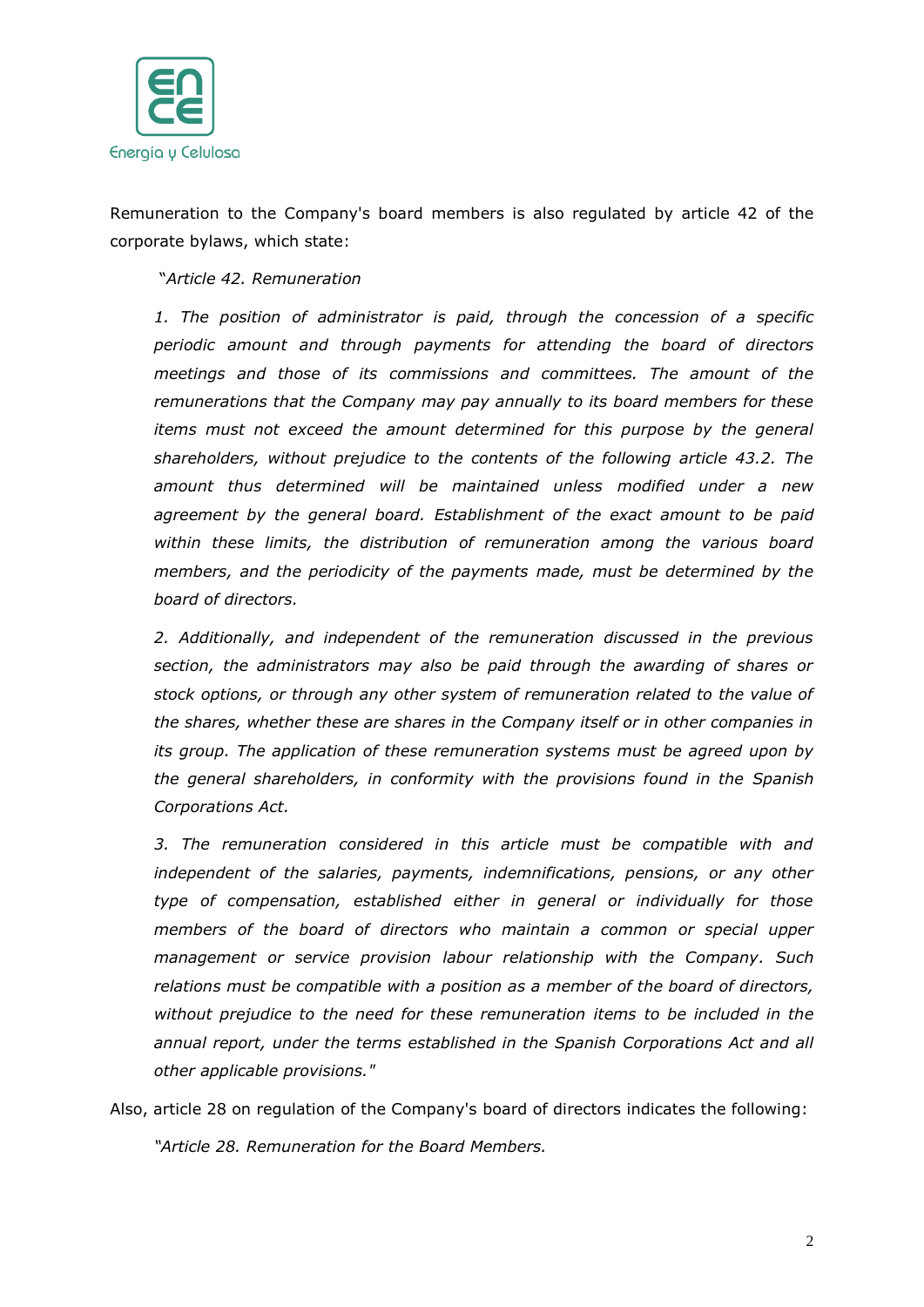

*1. The board member will have the right to obtain remuneration as established by the board of directors, in agreement with the statutory provisions and the contents of these bylaws, and based upon the report from the Appointment and Remuneration Committee.*

*2. The board must ensure that remuneration to the board members is moderated based upon the market conditions and that it is adjusted to such conditions. If the board believes that during a certain fiscal year, strict application of the regulations in the bylaws would result in remuneration that does not respond to these criteria of moderation, it must be agreed to waive payment of the amounts considered to be excessive, with such a waiver being subjected to the general shareholders, who must then decide upon the remuneration.*

*3. The remuneration paid to each board member must be transparent. For this*  purpose, along with the Annual Corporate Governance Report, the board of *directors must produce an annual report on the remunerations paid to the board members, with the contents and structure established by law. This report must be made available to the shareholders at the time when the general shareholders' meeting is called, and must be put to a vote there, advisory in character and as a separate point on the agenda."*

Finally, article 17 of the Company's bylaws for the board of directors, in relation to the appointment and remuneration committee's functions involving studies and proposals, states:

*"2. Without prejudice to other duties that the board may assign, the appointment and remuneration committee will have the following basic responsibilities:*

*i) to propose to the board of directors the system and amount of annual remunerations for the board members and directors determined by the board of directors, as well as the other basic conditions of their contracts, and to oversee compliance with the remuneration policy established by the Company;*

*j) to propose the period review of the remuneration programs for the executives determined by the board of directors, considering their appropriateness and performance, and overseeing compliance;*

*k) to propose measures for transparency of the remunerations and to oversee compliance […]."*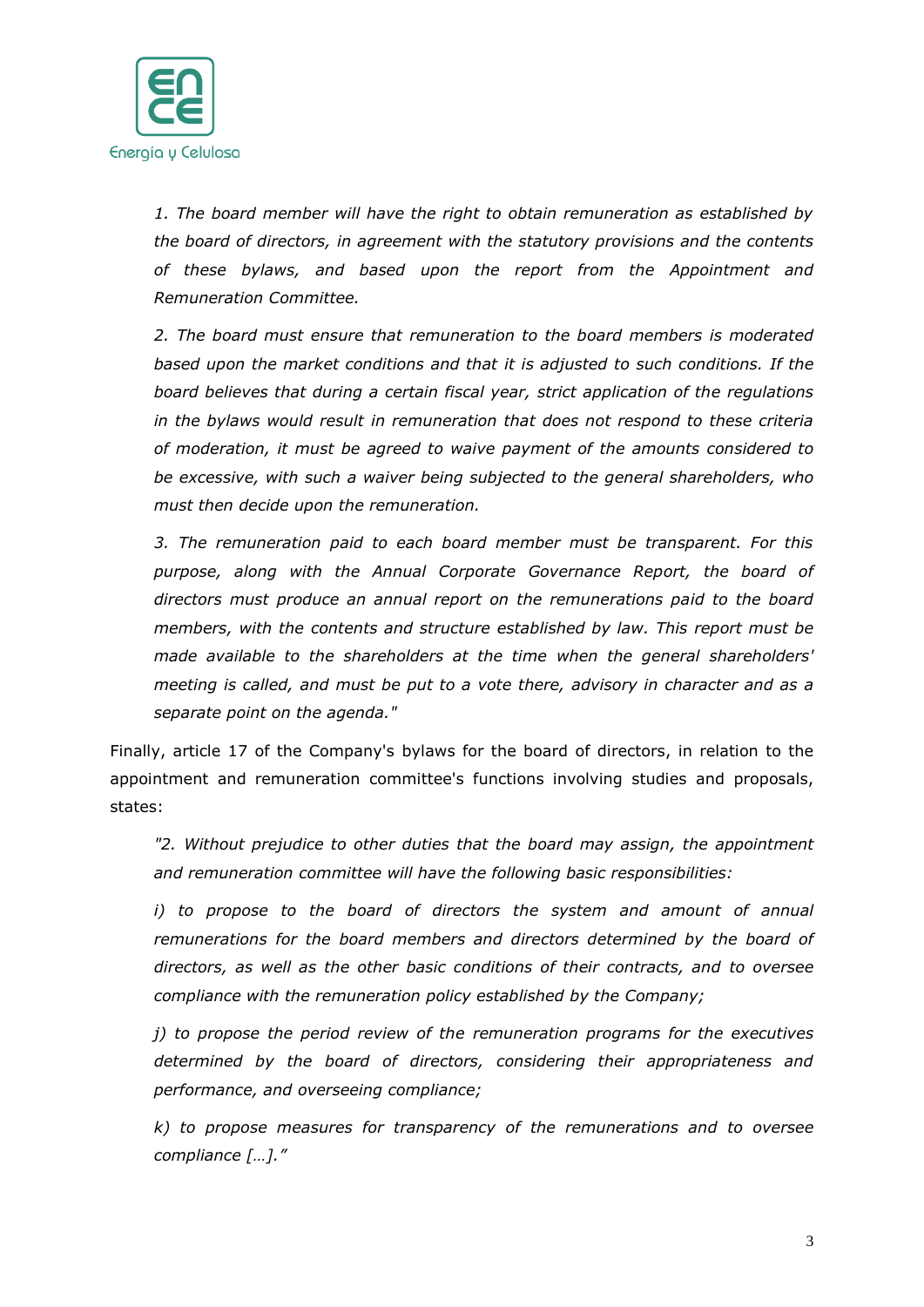

# **2. APPLICATION OF THE REMUNERATION POLICY TO THE BOARD MEMBERS DURING FISCAL YEAR 2011**

#### **2.1. Fixed remuneration and other payments**

The allocation of remuneration to the board members during fiscal year 2012 has consisted of a fixed remuneration and payments for attending the meetings. A listing of these by item is as follows:

#### Board of Directors

| President:                                    | Fixed Remuneration: €10,302/gross (12 annual payments). |  |  |  |
|-----------------------------------------------|---------------------------------------------------------|--|--|--|
|                                               | Payment for attendance: €4,033/gross.                   |  |  |  |
| <b>Voting Members:</b>                        | Fixed Remuneration: €2,834/gross (12 annual payments).  |  |  |  |
|                                               | Payment for attendance: €2,017/gross.                   |  |  |  |
| <b>Executive Committee</b>                    |                                                         |  |  |  |
| President:                                    | Payment for attendance: €4,033/gross.                   |  |  |  |
| <b>Voting Members:</b>                        | Payment for attendance: €2,017/gross.                   |  |  |  |
| <b>Appointment and Remuneration Committee</b> |                                                         |  |  |  |
| President:                                    | Payment for attendance: €4,033/gross.                   |  |  |  |
| <b>Voting Members:</b>                        | Payment for attendance: €2,017/gross.                   |  |  |  |
| <b>Audit Committee</b>                        |                                                         |  |  |  |
| President:                                    | Payment for attendance: €4,033/gross.                   |  |  |  |
| <b>Voting Members:</b>                        | Payment for attendance: €2,017/gross.                   |  |  |  |

Forestry policy and regulation advising committee

President: Payment for attendance: €4,033/gross.

Voting Members: Payment for attendance: €2,017/gross.

## **2.2. Variable multi-year remuneration**

 $\overline{a}$ 

In conformity with the contents found in the Company's Long-Term Incentives Plan for the 2010-2015 period, referred to in section 4.2.2 below, and as authorized by the Company's general shareholders at their 22 June 2010 meeting, the board of directors has established, at its meetings of 22 December 2010 and 29 April 2011, a maximum limit of 1,000,000 for the number of shares that can be obtained by the board of directors during the entire period the plan is in effect<sup>1</sup>.

<sup>&</sup>lt;sup>1</sup>The CEO is the only member of the board of directors who is a beneficiary of the Long-Term Incentives Plan for the 2010-2015 period.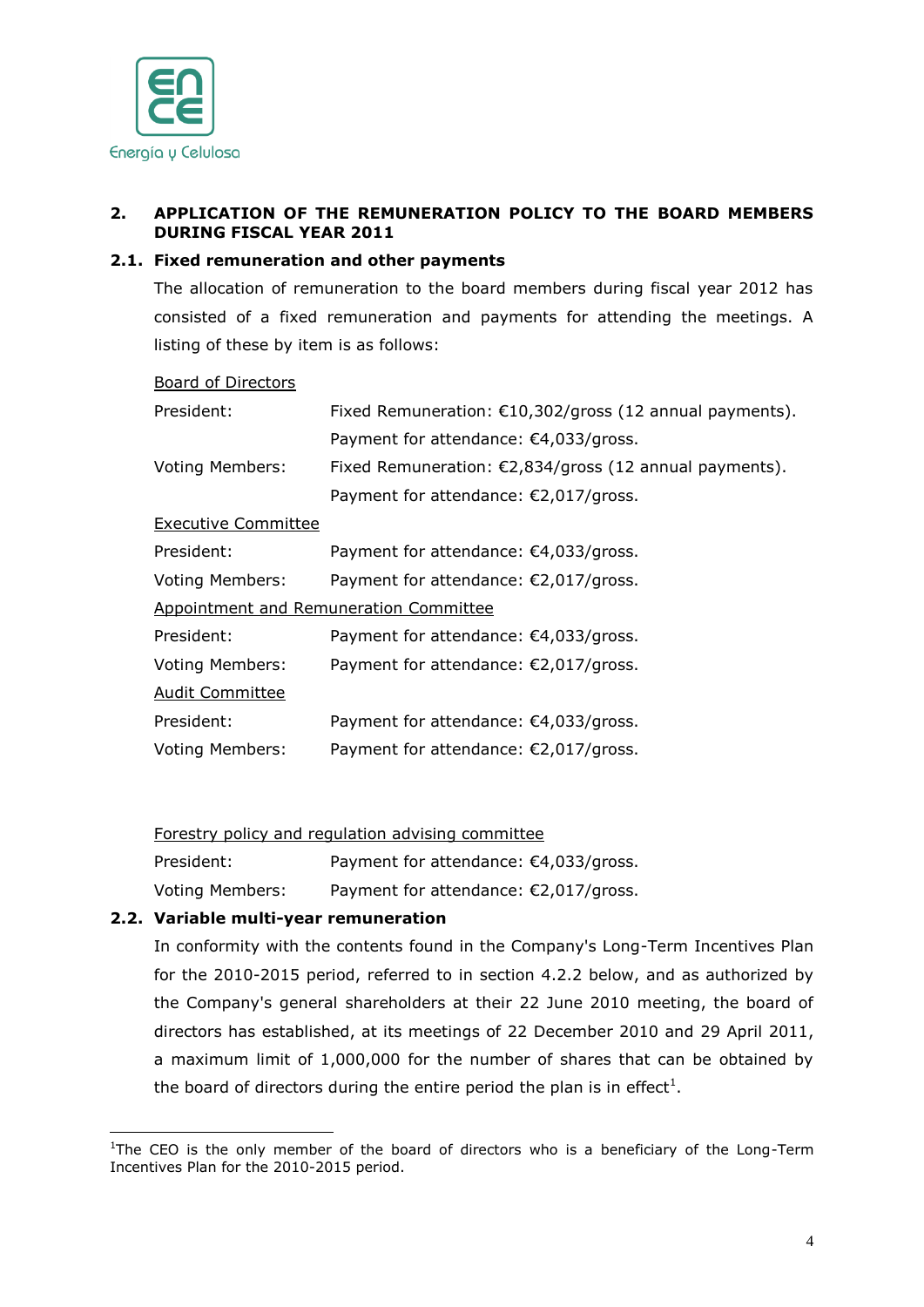

The general shareholders board also agreed, at their 29 April 2011 meeting, to extend the period of effect of the Company's cited the 2010-2015 Long-Term Incentives Plan by a period of one year for the CEO, so that the options pending attribution could be assigned for fiscal year 2013 as established in the cited Plan, until reaching the maximum number of options authorized for the CEO.

## **3. LIST OF INDIVIDUAL REMUNERATIONS PAID TO EACH BOARD MEMBER DURING FISCAL YEAR 2012**

Below, the remunerations paid to each of the board members during fiscal year 2012 are listed, in relation to the members' own functions and status as members of the board of directors and its committees. As explained in section 4.2 below, this remuneration is within the limit established by the general shareholders.

|                                                               |             | <b>Euros</b>                        |                     |              |
|---------------------------------------------------------------|-------------|-------------------------------------|---------------------|--------------|
| Administrator                                                 | <b>Type</b> | <b>Fixed</b><br><b>Remuneration</b> | <b>Paymen</b><br>ts | <b>Total</b> |
| Mr. Juan Luis Arregui Ciarsolo                                | Executive   | 123,624                             | 76,626              | 200,250      |
| Ignacio de<br>Colmenares<br>Mr. I<br>y<br>Brunet <sup>2</sup> | Executive   |                                     |                     |              |
| Retos Operativos XXI, S.L.                                    | Proprietary | 34,008                              | 30,255              | 64,263       |
| Mr. José Manuel Serra Peris                                   | Independent | 34,008                              | 42,353              | 76,361       |
| Mr. Pedro Barato Triguero                                     | Independent | 34,008                              | 22,187              | 56,195       |
| Fernando<br>Abril-Martorell<br>Mr.                            | Other       | 34,008                              | 46,386              | 80,394       |
| Hernández                                                     | External    |                                     |                     |              |
| Mr. Gustavo Matías Clavero                                    | Independent | 34,008                              | 32,272              | 66,280       |
| Mr. José Guillermo Zubía Guinea                               | Independent | 34,008                              | 52,440              | 86,448       |
| Mr. José Carlos del Álamo Jiménez                             | Independent | 34,008                              | 26,221              | 60,229       |
| Norteña Patrimonial, S.L.                                     | Proprietary | 34,008                              | 14,119              | 48,127       |
| Mr. Pedro José López Jiménez <sup>3</sup>                     | Proprietary | 34,008                              | 24,202              | 58,210       |
| Mr. Pascual Fernández Martínez                                | Proprietary | 34,008                              | 36,306              | 70,314       |
| Mr. Javier Echenique Landiribar                               | Proprietary | 34,008                              | 44,374              | 78,382       |
|                                                               |             | 497,712                             | 447,741             | 945,453      |

 $\overline{a}$  $2$ Since it is not strictly speaking remuneration for the performance of functions based upon his status as a member of the board, the remuneration paid to the CEO based upon his service provision contract is not included. This information appears in the Annual Report and the Annual Corporate Governance Report, under the terms prescribed by law.

 $3$ Mr. López Jiménez's position as a board member ended on 20 December 2012.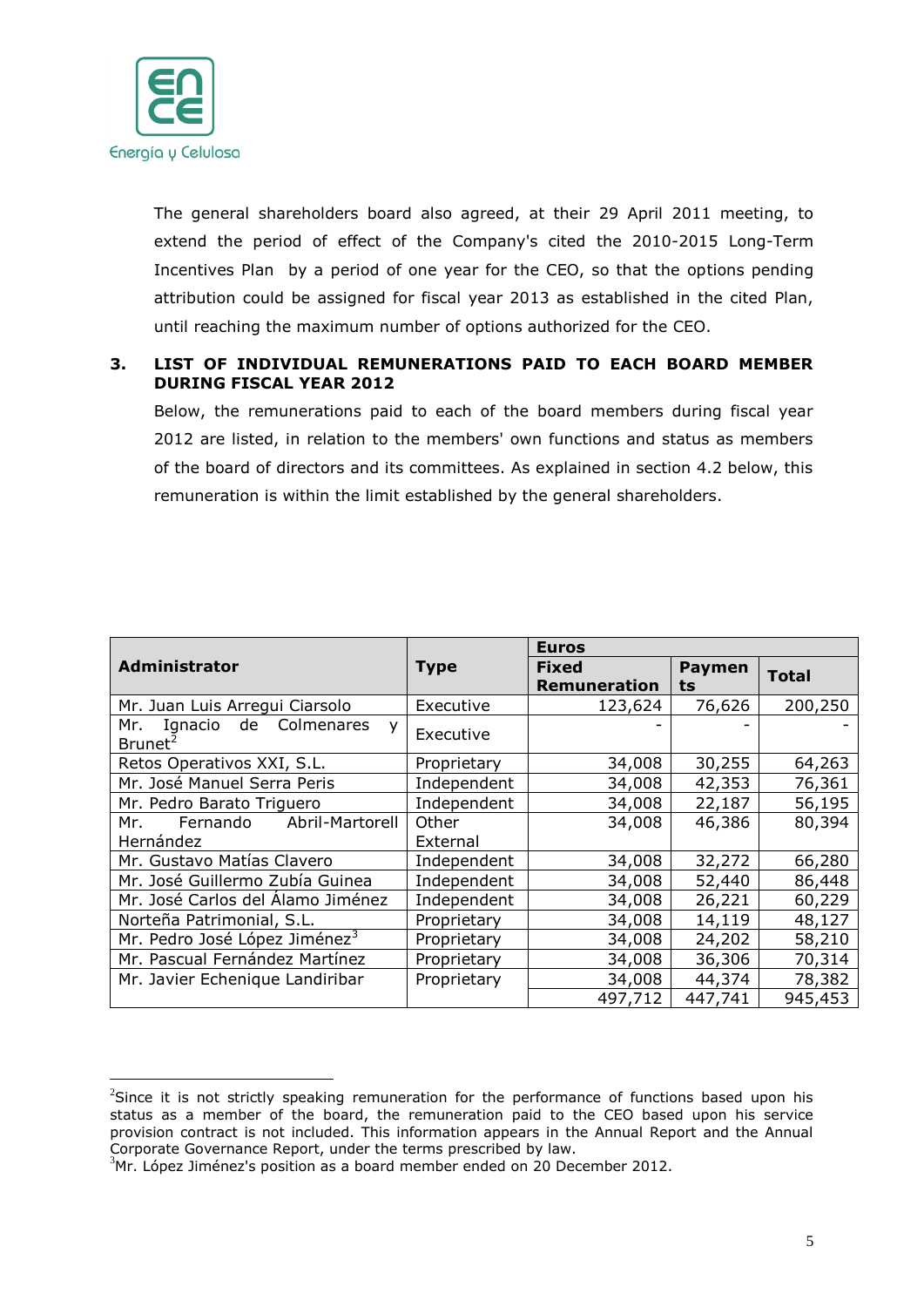

 $\overline{a}$ 

It is stated that the Company has not conceded any advances or credits to the board members, nor has it entered into any contractual obligations with the board members regarding pensions or alternative insurance systems<sup>4</sup>.

# **4. REMUNERATION POLICY FOR THE COMPANY FOR THE YEAR IN PROGRESS.**

**4.1. Bodies authorized to establish the remunerations for the board of directors** As indicated in the first section, the Company's bylaws and rules for its board of directors give the board, within the maximum limit established by the general shareholders, the authority to determine the remunerations for the board members, after having received the report from the appointment and remuneration committee.

Exceptions to the above are remunerations that consist of the Company's shares, or options to purchase these, or remunerations made through any other system that is referenced to the value of the Company's shares, which must be approved by the general shareholders.

# **4.2. Establishment of remunerations for board members based upon their activities**

4.2.1. Remuneration for the position of board member

Based upon the Company's bylaws and regulations for its board of directors, the remunerations made to board members for performance of their activities must be established primarily by taking into account two types of remuneration:

- (i) A fixed annual amount appropriate for the market standard, which may vary depending upon the specific functions carried out by each board member.
- (ii) Payments for attending the board of directors meetings and meetings of the commissions or committees to which each member may belong.

Additionally, in terms of insurance and other benefits, the Corporation may adopt any or all of the following measures:

 $<sup>4</sup>$  The CEO, based upon his service provision relationship, is included within certain social benefits,</sup> including contributions and payments for pensions. This information appears in the Annual Report and the Annual Corporate Governance Report.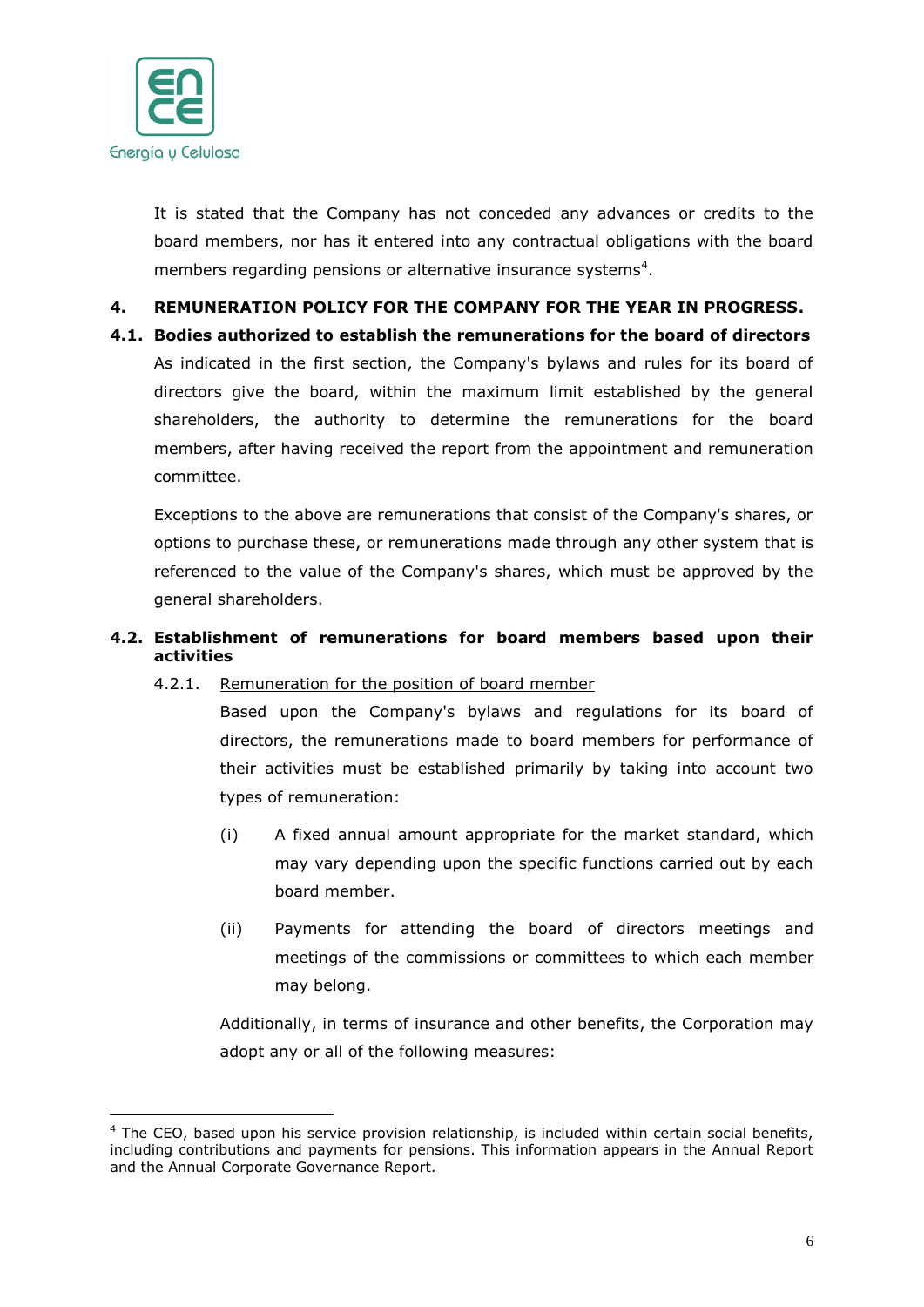

- (i) To purchase insurance for its board members (life, accident, illness, health care), in which case the premiums paid for these items must be calculated within the limit established by the general shareholders board, in conformity with the provisions found in article 43 of the corporate bylaws.
- (ii) To establish a system of pensions for its board members, for circumstances of death, retirement, disability, or incapacity to carry out their position. The amount, conditions, and characteristics of this system must be established by the board of directors, but with the amount of the provision not exceeding, per person each year, the annual amount that the person had received for all of these items during the last economic year (or calendar year in cases where the resulting amount may be greater), because of his position as a board member.
- (iii) To purchase civil liability insurance on behalf of the board members.

Finally, the cited remuneration to the board members must be compatible with and independent of the salaries, retributions, indemnifications, pensions, or compensations of any type, established either generally or individually for those board members who maintain common or special high management or service provision labour relations with the Company. These relations must be compatible with the status of board member, without prejudice to the fact that such remunerative items must be included in the annual report.

For the fiscal year in progress, remuneration for the board members for performance of their activities is the same as that applied in fiscal year 2012 and referred to above in section 2.1, with variations not being expected for the rest of 2013.

## 4.2.2. Remuneration linked to shares

For the executive board members, because of the special functions that they carry out, the Company's regulations for the board of directors have included, as an incentive, a provision that members can be the beneficiaries of remuneration systems consisting of shares or options to purchase shares, or any other system of remuneration linked to the value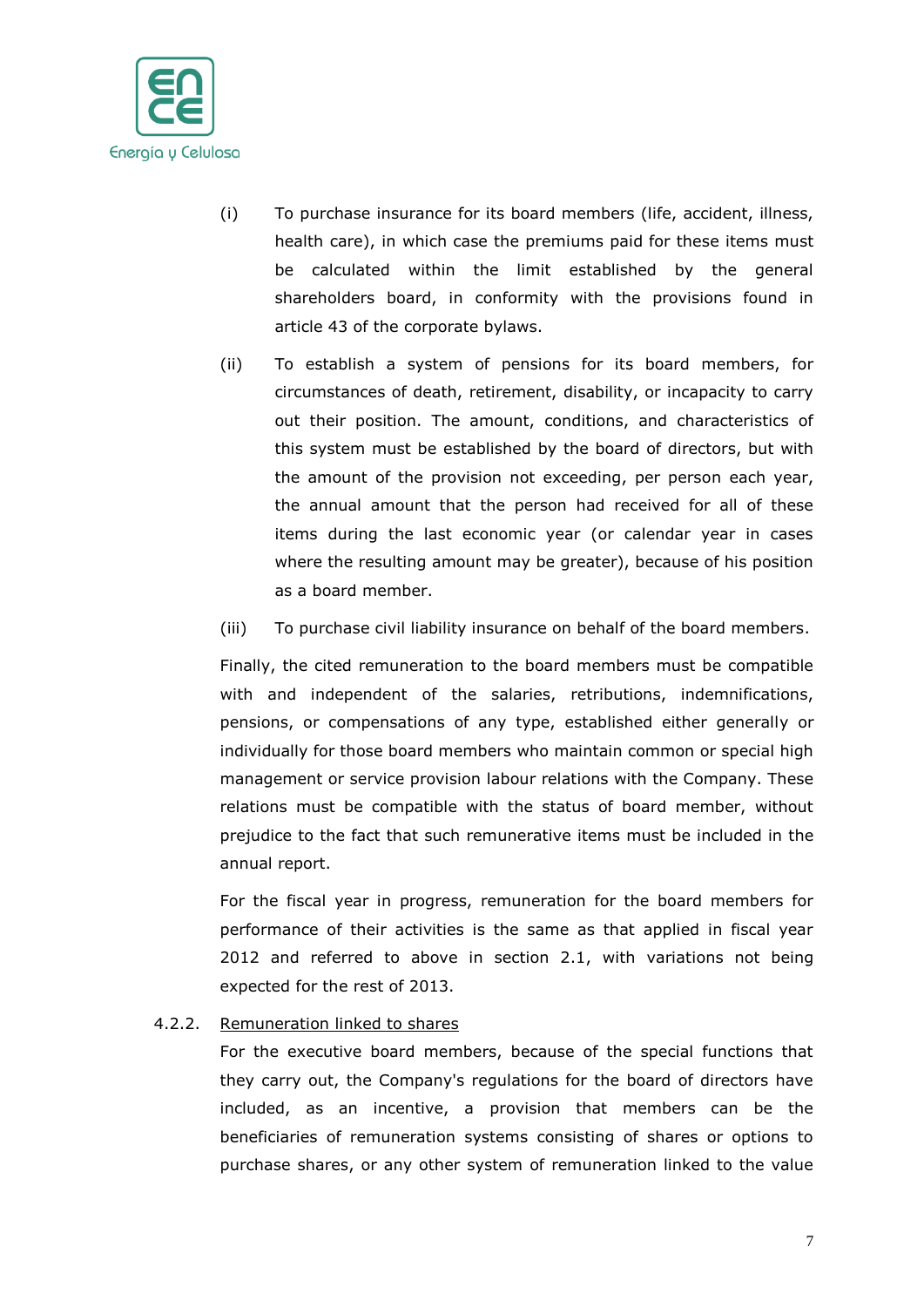

of the Company's shares or those of other corporations in the Company's business group, with the application of such remuneration systems subject to the agreement of the general shareholders.

In this respect, the Long-Term Incentives Plan is in effect for the 2010- 2015period, with the objective of providing incentives for the beneficiaries of the plan, which include the CEO, to comply with the objectives laid out by the Company's board of directors.

Based upon the objectives reached, the beneficiaries will receive a certain number of stock options each year, within the maximum limit authorized for each beneficiary by the board of directors. As mentioned above in section 2.2, in the case of the CEO this limit is 1,000,000.

In conformity with the contents of the Incentives Plan, and with a favourable report from the appointment and remuneration committee, the board of directors evaluated the degree of compliance with the objectives planned for the year 2012 at its 19 February 2013 meeting. It has conceded 270,966 stock options to the CEO, which can be exercised after two years have passed from the deadline for their concession as included in the Plan itself.

#### **4.3. Global limit for remunerations**

In accordance with article 42.1 of the corporate bylaws, the global annual limit for remuneration to the board members (including the fixed allocation and the payments for attendance referred to in section 2.1 above) will be that determined at the general shareholders' meeting, with the board of directors responsible for establishing the exact amount to be paid to the board members within this limit, as well as the manner of distribution among the board members and the periodicity of the payments.

This limit was set at 1,500,000 euros by the general shareholders in 2006, and this amount remains in effect since no later modifications have been made at any general shareholders' meeting.

Excluded from this limit are the values of shares or stock options, or any remunerations referenced to their quoted values, which in all cases must be agreed upon by the general shareholders, as well as the salaries, retributions,